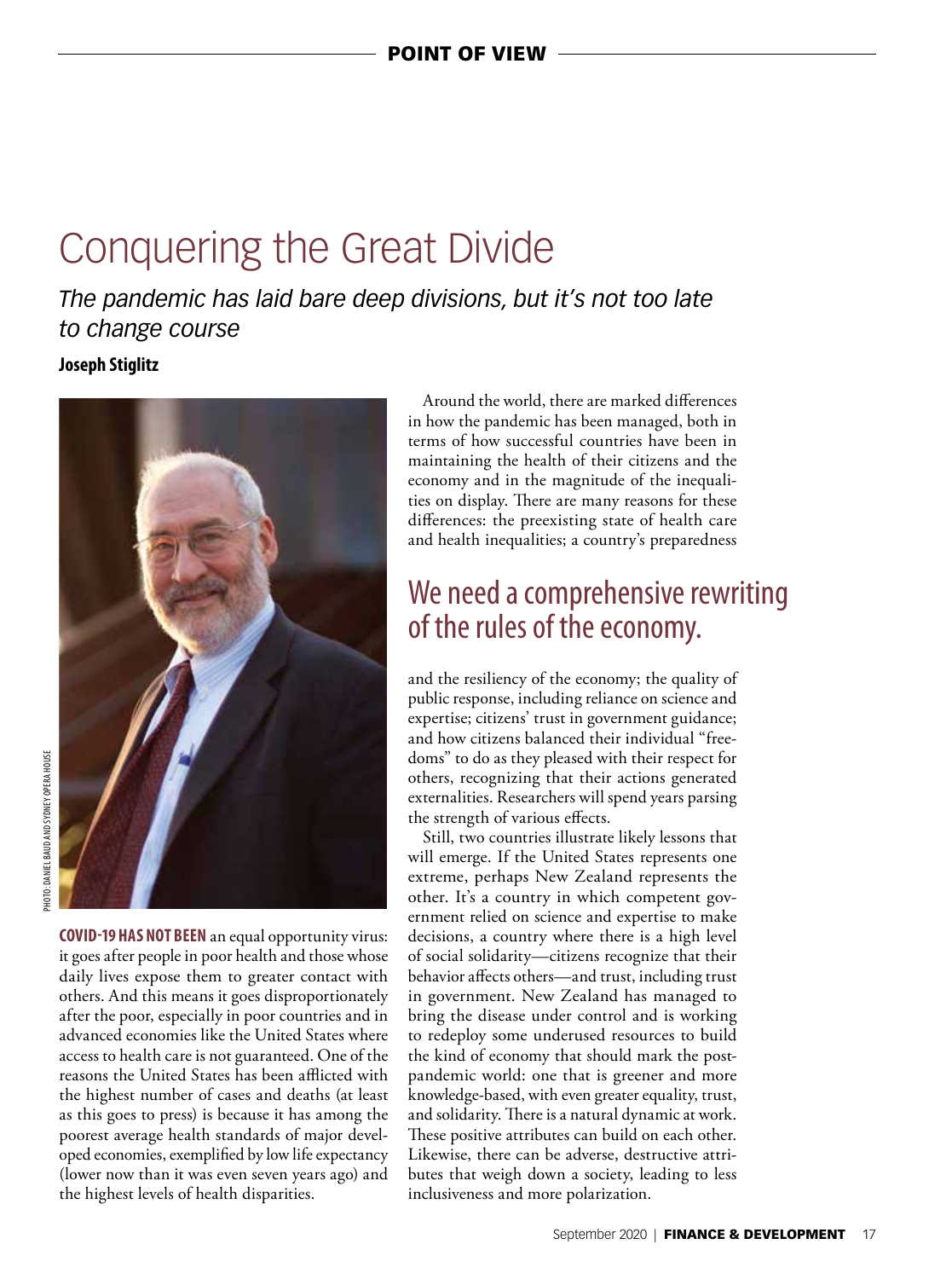Unfortunately, as bad as inequality had been before the pandemic, and as forcefully as the pandemic has exposed the inequalities in our society, the post-pandemic world could experience even greater inequalities unless governments do something. The reason is simple: COVID-19 won't go away quickly. And the fear of another pandemic will linger. Now it is more likely that both the private and the public sectors will take the risks to heart. And that means certain activities, certain goods and services, and certain production processes will be viewed as riskier and costlier. While robots do get viruses, they are more easily managed. So it is likely that robots will, where possible, at least at the margin, replace humans. "Zooming" will, at least at the margin, replace airline travel. The pandemic broadens the threat from automation to low-skilled, person-to-person services workers that the literature so far has seen as less affected—for example, in education and health. All of this will mean that the demand for certain types of labor will decrease. This shift will almost surely increase inequality—accelerating, in some ways, trends already in place.

#### New economy, new rules

The easy answer is to accelerate upskilling and training in tandem with the changing job market. But there are good reasons to believe that these steps alone will not suffice. There will need to be a comprehensive program to reduce income inequality. The program needs to first recognize that the competitive equilibrium model (whereby producers maximize profit, consumers maximize utility, and prices are determined in competitive markets which equate demand and supply) that has dominated economists' thinking for more than a century does not provide a good picture of the economy today, especially when it comes to understanding the growth of inequality, or even innovation-driven growth. We have an economy rife with market power and exploitation. The rules of the game matter. Weakening constraints on corporate power; minimizing the bargaining power of workers; and eroding rules governing the exploitation of consumers, borrowers, students, and workers have all worked together to create a poorer-performing economy marked by greater rent seeking and greater inequality.

We need a comprehensive rewriting of the rules of the economy. For instance, we need monetary policies that focus more on ensuring full employment of all groups and not just on inflation; bankruptcy laws that are better balanced, replacing those that became too creditor-friendly and provided too little accountability for bankers who engaged in predatory lending; and corporate governance laws that recognize the importance of all stakeholders, not just shareholders. The rules governing globalization must do more than just serve corporate interests; workers and the environment have to be protected. Labor legislation needs to do a better job of protecting workers and providing greater scope for collective action.

But all of this will not, in the short run at least, create the equality and solidarity that we need. We will need to improve not just the market distribution of income but how we redistribute as well. Perversely, some countries with the highest degree of market income inequalities, like the United States, actually have regressive tax systems where top earners pay a smaller share of their income in taxes than workers lower down the ladder.

Over the past decade, the IMF has recognized the importance of equality in promoting good economic performance (including growth and stability). Markets on their own pay no attention to the broader impacts that arise from decentralized decisions leading to excessive borrowing in foreign-denominated currencies or excessive inequality. During the reign of neoliberalism, no attention was paid to how policies (such as capital and financial market liberalization) contributed to greater volatility and inequality, nor to how other policy changes—such as the shift from defined-benefit to defined-contribution retirement (or pension) plans, or from public to private pensions—led to greater individual insecurity, as well as to greater macroeconomic volatility, by weakening the economy's automatic stabilizers.

The rules are now shaping many aspects of economies' responses to COVID-19. In some countries, the rules encouraged shortsightedness and inequalities, two features of societies that have not managed COVID-19 well. Those countries were inadequately prepared for the pandemic; they built global supply chains that were insufficiently resilient. When COVID-19 hit, for instance, American